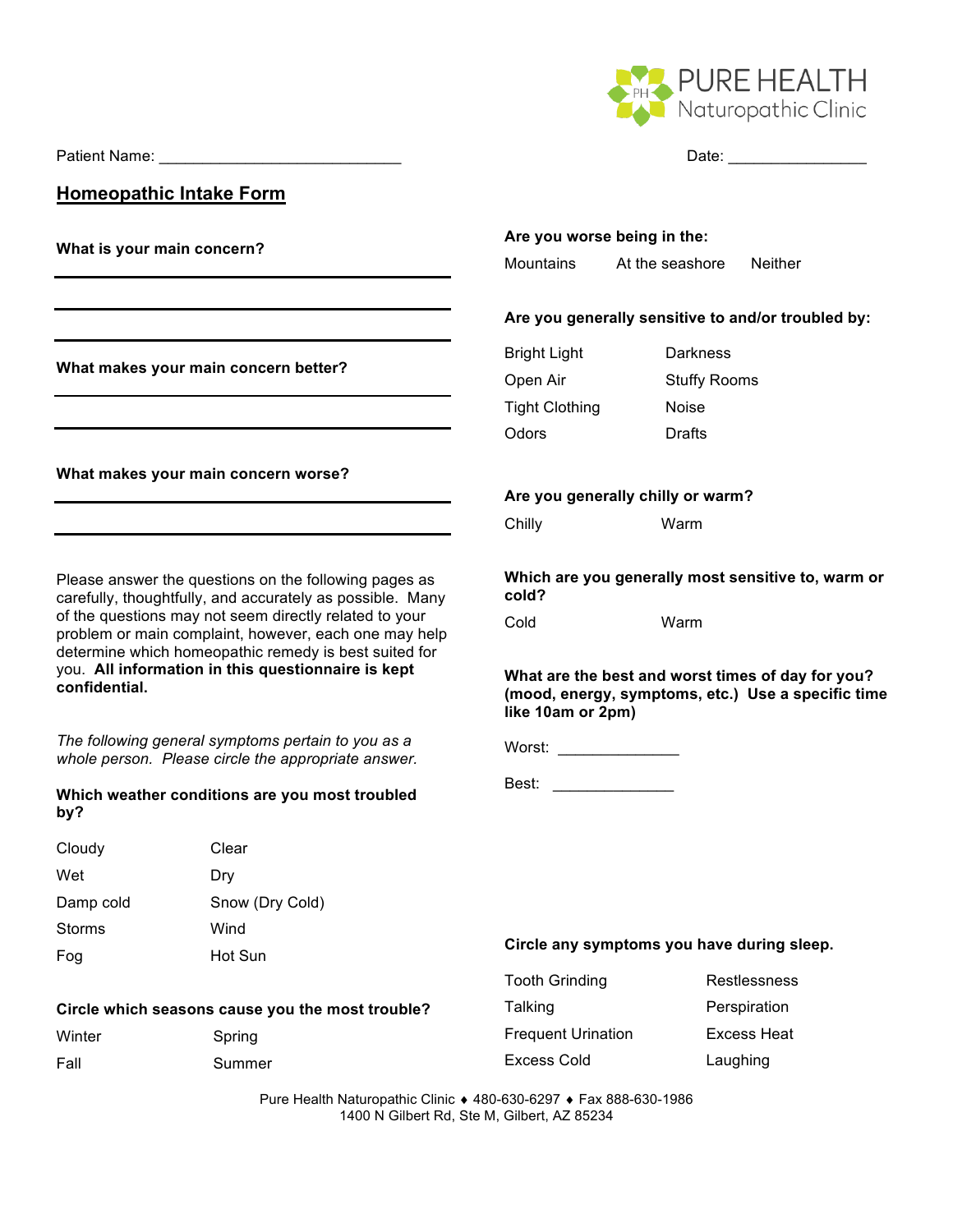

#### Patient Name:

Snoring Nightmares Recurring Dreams Sleepwalking

## **Circle what you prefer. Do you sleep….**

Without Covers

Partly Covered

- Fully Covered (Not including Head)
- Fully Covered (Including Head)
- With Arms or Legs Out of the Covers

Without Clothing

With a Fan or Air Blowing on You With the Window open

# **What position do you sleep in most often?**

| <b>Right Side</b> | On Back    |
|-------------------|------------|
| Left Side         | On Abdomen |

#### **How much do you perspire?**

Never Sometimes All the Time

#### **Do you have difficulty waking?**

| All the Time | Never | Sometimes |  |  |
|--------------|-------|-----------|--|--|
|--------------|-------|-----------|--|--|

#### **Do you wake unrefreshed?**

Never Sometimes All the Time

#### **Food Desires and Aversions:**

*In the following questions you are asked how much you desire or dislike to a particular food or taste. Please answer from the point of view of your natural desires, not your knowledge of nutrition. For example, you may never eat fatty meat because this is known to increase cholesterol, however you do love the taste of fat. Answer the question that you like fat.* 

**If you strongly desire or crave a food or taste, please circle it. If you detest a food or taste please cross it out.**

|                                                   | Date:                                       |  |  |  |
|---------------------------------------------------|---------------------------------------------|--|--|--|
| Tastes:                                           |                                             |  |  |  |
| Sweet                                             | Sour                                        |  |  |  |
| Salty                                             | Bitter                                      |  |  |  |
| Spicy (hot)                                       | Smoked                                      |  |  |  |
| Juicy                                             | Refreshing                                  |  |  |  |
| Pungent                                           |                                             |  |  |  |
| Foods:                                            |                                             |  |  |  |
| Alcohol                                           | Apples                                      |  |  |  |
| Bacon                                             | <b>Bread alone</b>                          |  |  |  |
| <b>Bread with butter</b>                          | <b>Butter alone</b>                         |  |  |  |
| Cheese                                            | Chocolate                                   |  |  |  |
| Coffee                                            | Pastries                                    |  |  |  |
| Eggs                                              | Fat (on meat)                               |  |  |  |
| Fish                                              | Fruit                                       |  |  |  |
| Fruit (sour)                                      | lce                                         |  |  |  |
| Ham                                               | Ice-cream                                   |  |  |  |
| Lemonade                                          | Meat                                        |  |  |  |
| Milk                                              | Nut butters                                 |  |  |  |
| Oysters                                           | Pickles                                     |  |  |  |
| Vegetables                                        | Vinegar                                     |  |  |  |
| Grain products<br>(pasta, bread,<br>cereal, etc.) | Indigestible things<br>(chalk, clay, paper) |  |  |  |
| Temperature of food. Which do you prefer?         |                                             |  |  |  |
| Warm Food                                         | Cold Food                                   |  |  |  |
| Warm Drinks                                       | <b>Cold Drinks</b>                          |  |  |  |

## **Do you notice any specific tastes in your mouth (e.g., metallic, bitter, foul, etc.)?**

**\_\_\_\_\_\_\_\_\_\_\_\_\_\_\_\_\_\_\_\_\_\_\_\_\_\_\_\_\_\_\_\_\_\_\_\_\_**

**How thirsty are you generally?**

Not at all **Very**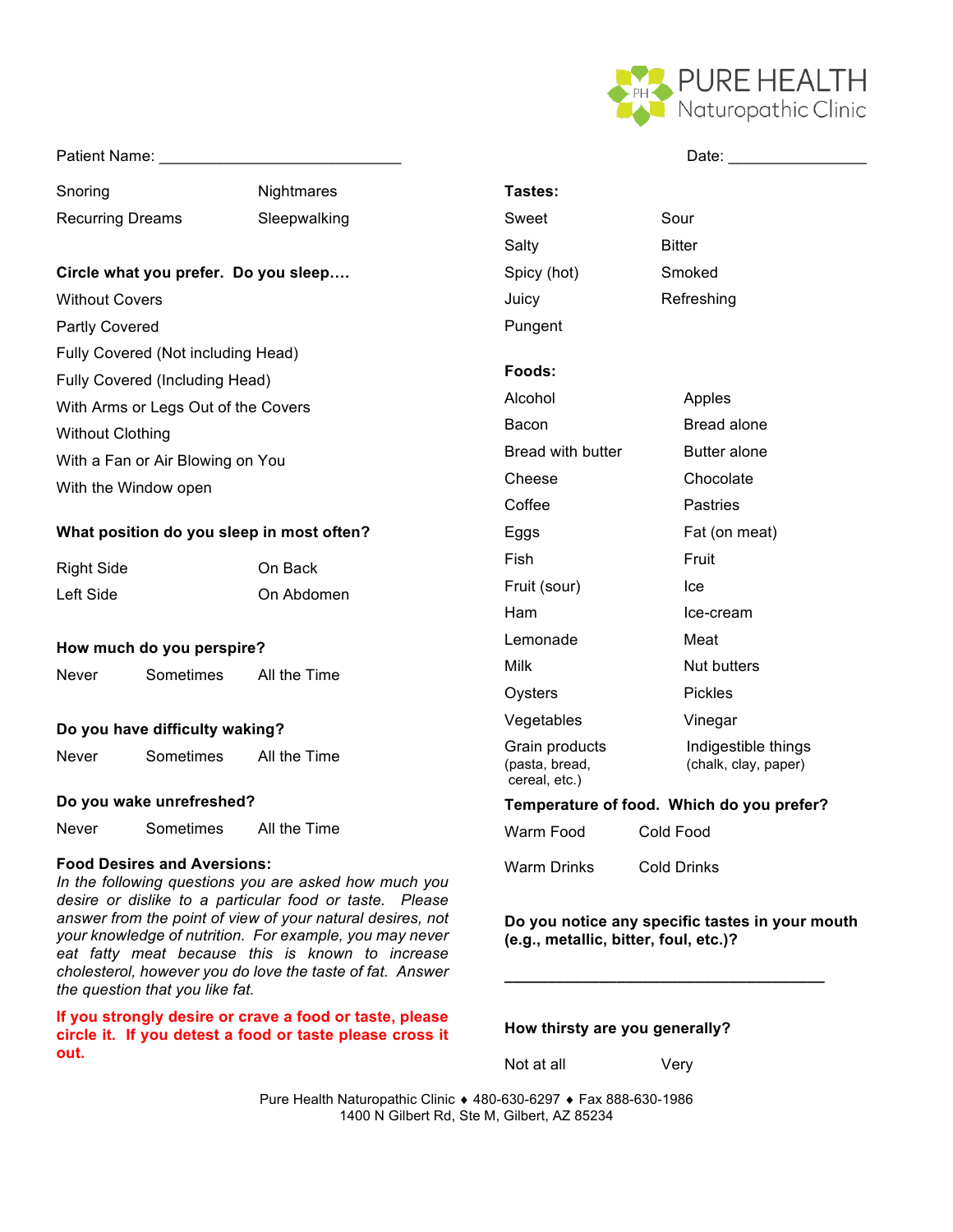

Patient Name: <br>
Date:

**Do you have any anxiety?** Yes No

**If yes, what do you have anxiety about?**

## **Do you worry about any of the following?**

| <b>Creative Activities</b> | Emotions        |
|----------------------------|-----------------|
| <b>Financial Security</b>  | Health          |
| <b>Mental Functioning</b>  | Morals          |
| Social Life                | Social Position |
| The Future                 | Work            |
| Religion                   | Selfishness     |

Well being of family and close friends

Irresolution (Not being able to decide or stick to a decision) Capriciousness(Changeable and erratic desires that are difficult to satisfy)

Frightened Easily Never Afraid

#### **How much do you have the following symptoms?** 10 often, 1 hardly ever.

|  |  |  |  | 1 2 3 4 5 6 7 8 9 10 Irritability      |
|--|--|--|--|----------------------------------------|
|  |  |  |  | 1 2 3 4 5 6 7 8 9 10 Jealousy          |
|  |  |  |  | 1 2 3 4 5 6 7 8 9 10 Alternating Moods |
|  |  |  |  | 1 2 3 4 5 6 7 8 9 10 Even Moods        |

## **Circle those below that you strongly associate with yourself.**

| Stingy             | Overly generous |
|--------------------|-----------------|
| Thrifty            | Extravagant     |
| Hurried, impatient | Slow            |
| Messy              | Fastidious      |

| Calm                 | Restlessness            |
|----------------------|-------------------------|
| Indolence (Lazy)     | Always busy             |
| Shy/Timid/Bashful    | Outgoing                |
| Anger                | Mildness                |
| Lack of moral sense  | Guilty                  |
| Not Religious        | <b>Highly Religious</b> |
| Obstinate (stubborn) | Yielding                |
| Heedless/Reckless    | Cowardice               |
| Aversion to company  | Desire for company      |
| Not trusting         | Trusting                |
| Gullible             | Suspicious              |
|                      |                         |

## **Circle the expression that best describes your feelings about the following issues:**

## **Significant past emotionally traumatic events:**

| Resolved Grief | Dwells on Past |
|----------------|----------------|
| Inconsolable   | Remorse        |
| Guilt          |                |

# **Feeling towards people close to you:**

| Loving      | Affectionate |
|-------------|--------------|
| Indifferent | Resentment   |
| Hatred      |              |

# **Feeling toward disease/condition:**

| Optimistic | Discouraged         |
|------------|---------------------|
| Fearful    | Despair of recovery |

# **Feelings toward life**

| Love life         | Indifferent          |
|-------------------|----------------------|
| Bored             | Weary of life        |
| Loathing of life  | Desires death        |
| Suicidal thoughts | Suicidal disposition |

# **Feeling toward spouse/significant other:**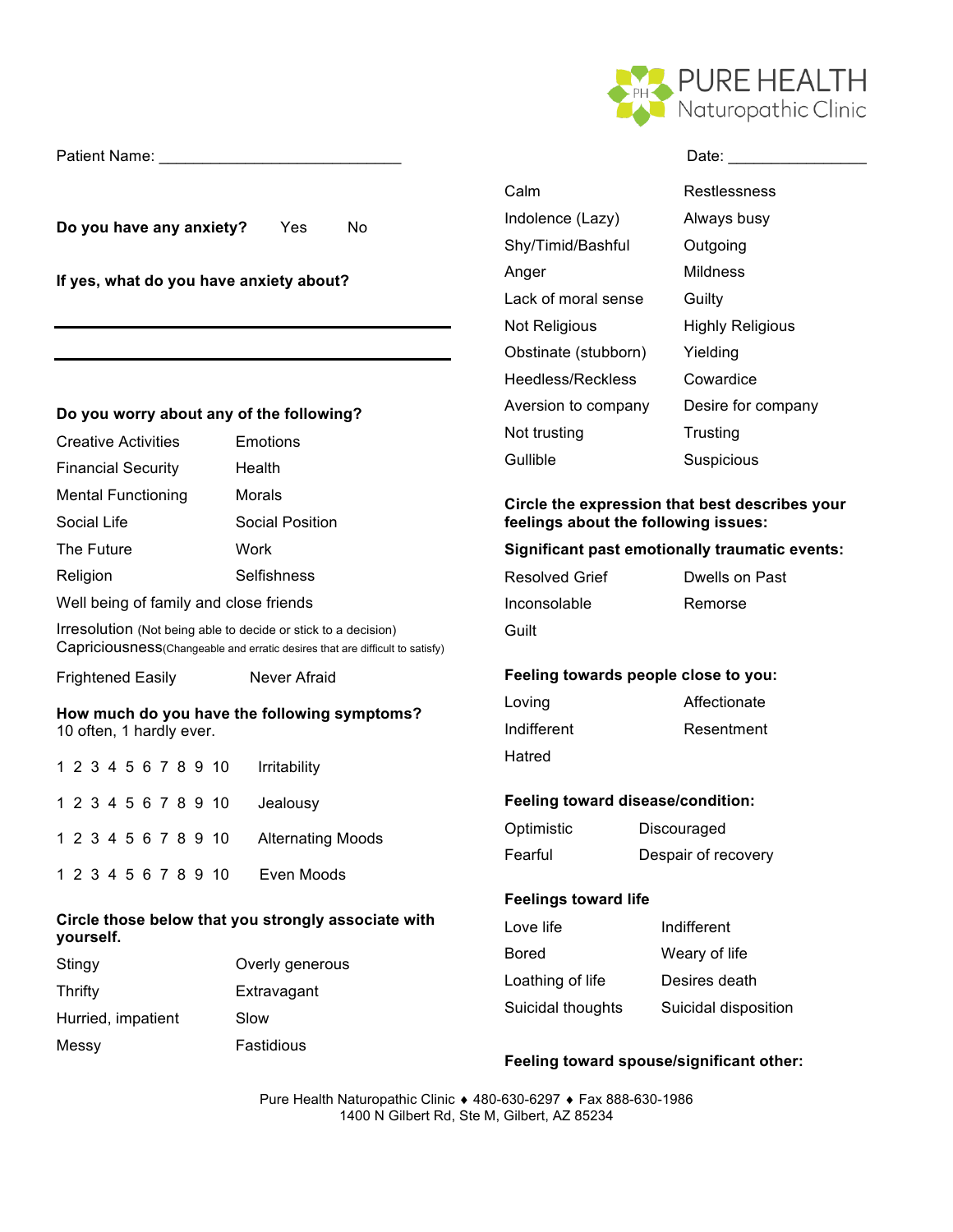

|                                                                 |                                                |                                                                              | Date: the contract of the contract of the contract of the contract of the contract of the contract of the contract of the contract of the contract of the contract of the contract of the contract of the contract of the cont |  |
|-----------------------------------------------------------------|------------------------------------------------|------------------------------------------------------------------------------|--------------------------------------------------------------------------------------------------------------------------------------------------------------------------------------------------------------------------------|--|
|                                                                 |                                                | <b>Impending Disease</b>                                                     | <b>Downward Motion</b>                                                                                                                                                                                                         |  |
| Loving                                                          | Affectionate                                   | Evil                                                                         | Failure                                                                                                                                                                                                                        |  |
| <b>Dissatisfaction</b>                                          | Disappointed                                   | Falling                                                                      | Ghosts                                                                                                                                                                                                                         |  |
| Indifferent                                                     | Resentment                                     | Heights                                                                      | Insanity                                                                                                                                                                                                                       |  |
| Hatred                                                          |                                                | Misfortune                                                                   | A crowd                                                                                                                                                                                                                        |  |
|                                                                 |                                                | People                                                                       | Robbers/intruders                                                                                                                                                                                                              |  |
| Circle which best expresses your general mood.<br>Sad<br>Morose |                                                | Snakes                                                                       | Spiders                                                                                                                                                                                                                        |  |
| Apathy/Indifferent                                              | Excitement                                     | Strangers                                                                    | Having a stroke                                                                                                                                                                                                                |  |
| Exhilaration                                                    |                                                | The Dark                                                                     | Thunderstorms                                                                                                                                                                                                                  |  |
|                                                                 |                                                | Water                                                                        | Wind                                                                                                                                                                                                                           |  |
|                                                                 | How do you experience sympathy or consolation? | Something will happen                                                        |                                                                                                                                                                                                                                |  |
| Like                                                            | <b>Dislike</b>                                 |                                                                              |                                                                                                                                                                                                                                |  |
| Better from<br>Worse from<br>sympathy<br>sympathy               |                                                | Are you forgetful of any of the following?                                   |                                                                                                                                                                                                                                |  |
|                                                                 |                                                | Dates                                                                        | <b>Names</b>                                                                                                                                                                                                                   |  |
|                                                                 | <b>Numbers</b>                                 | Of words                                                                     |                                                                                                                                                                                                                                |  |
| How talkative are you in general?                               |                                                | Of what someone                                                              | Of what you just said                                                                                                                                                                                                          |  |
| Aversion to talking                                             | Talkative                                      | just said to you                                                             |                                                                                                                                                                                                                                |  |
| How often and easily do you weep?                               |                                                | Do you often make mistakes with the following?                               |                                                                                                                                                                                                                                |  |
| Never                                                           | Often                                          | <b>Numbers</b>                                                               | Words (reading)                                                                                                                                                                                                                |  |
|                                                                 |                                                | Words (speaking)                                                             | Words (writing)                                                                                                                                                                                                                |  |
|                                                                 | How often do you experience clairvoyance?      |                                                                              |                                                                                                                                                                                                                                |  |
| Never                                                           | Often                                          | Are you sensitive to any of the following?<br>(Do you react to it strongly?) |                                                                                                                                                                                                                                |  |
|                                                                 | How is your level of self-confidence?          | <b>Beauty</b>                                                                | Criticism                                                                                                                                                                                                                      |  |
| Lack of confidence<br>balanced<br>Pride/Haughty                 |                                                | <b>Cruel Stories</b>                                                         | Frightening things                                                                                                                                                                                                             |  |
|                                                                 | Being made fun of                              | Music                                                                        |                                                                                                                                                                                                                                |  |
| How impulsive are you?                                          |                                                | Reprimand                                                                    | Rudeness                                                                                                                                                                                                                       |  |
| <b>Balanced</b><br>Never                                        | Often                                          | The suffering of others                                                      |                                                                                                                                                                                                                                |  |
| (circle those that apply)                                       | Are you afraid of any of the following?        | fits put a line through the question.                                        | For the following questions if neither answer                                                                                                                                                                                  |  |
| Animals                                                         | Being alone                                    | How do you handle conflict usually?                                          |                                                                                                                                                                                                                                |  |
| Death                                                           | <b>Relative's Death</b>                        |                                                                              |                                                                                                                                                                                                                                |  |